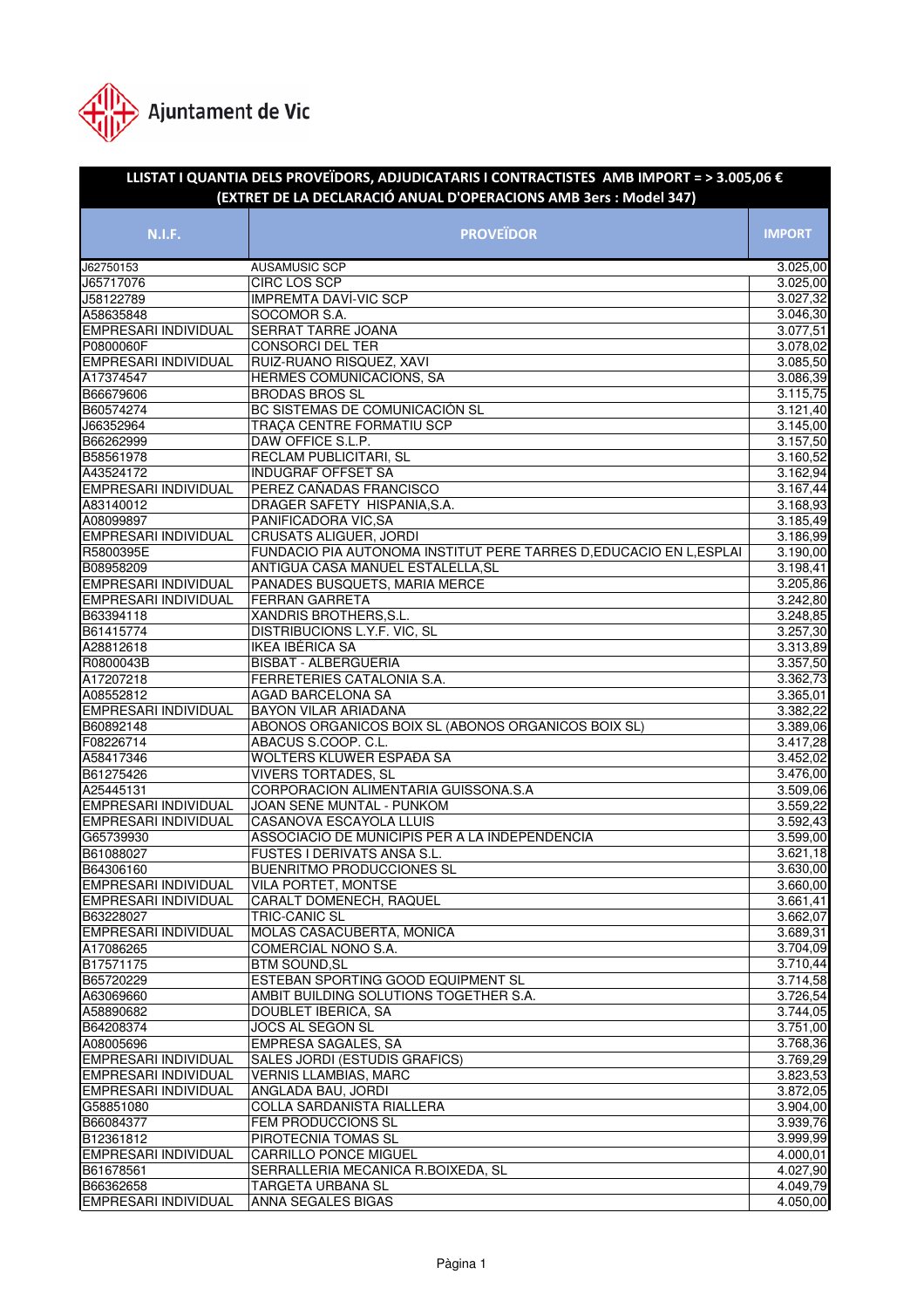

## **N.I.F. PROVEÏDOR IMPORT LLISTAT I QUANTIA DELS PROVEÏDORS, ADJUDICATARIS I CONTRACTISTES AMB IMPORT = > 3.005,06 € (EXTRET DE LA DECLARACIÓ ANUAL D'OPERACIONS AMB 3ers : Model 347)** B66461567 COOLWOOD, SLU 4.053,50 B63437347 TPARTNER NETWORK SERVICES SL 4.060.40 EMPRESARI INDIVIDUAL CASAS CAPDEVILA JAUME 4.068,65 EUROCOP SECURITY SYSTEMS, SL B62298179 RIPOLL I FILLS, SL 4.095,22 B62552146 PRODUCTORA D'EMISSIONS DE RADIO SL 4.100,69 B66463910 GRUPO INCLUDE3 SL 4.138,20 A58103805 PINTURES VIC S.A. 4.179,76 B65476582 VIGATANA DE ASISTENCIA EN CARRETERA SL 4.186,02 B65270787 CICLICK WEB SOLUTACIONS SL 4.198,70 EMPRESARI INDIVIDUAL PORTOLES RODRIGUEZ MARC 4.226,25 A08042764 ESCOFET 1886 SA 4.232,58 EMPRESARI INDIVIDUAL ANTONI ROVIRA COSTA 4.235,00 B63545651 ESPAI MODEL SL 4.266,46 EMPRESARI INDIVIDUAL MARFIL RULL JOAN MARC<br>A62220801 EUROPEAN SPECIAL LADI EUROPEAN SPECIAL LADDERS SA 4.383,39 B61524856 GESTIO DE PUBLICITAT URBANA SL 4.437,31 G58030982 ASSOCIACIO DE VEINS PLA DEL REMEI EMPRESARI INDIVIDUAL CASAMITJANA FONT, JAUME 4.483,76 Q0875010A COL.LEGI OFICIAL ARQUITECTES CATALU NYA 4.500,00 EMPLO SALVANS CASAS JORDI 1999 - 1999 - 1999 - 1999 - 1999 - 1999 - 1999 - 1999 - 1999 - 1999 - 1999 - 1999 - 1 B17890591 MAMPARES D'OFICINA NOUESTIL SL 4.549,07 B22305353 TAFOI SL 4.605,26 A08619835 ISERN S.A. 4.646,01 B96840467 ONTINET.COM, SL 4.679,68 B17525429 CONSULTORIA TÈCNICA NEXUS GEOGRAFICS SL 4.774.66 EMPRESARI INDIVIDUAL VILA DALMAU, ISIDRE 4.854,63 A42004598 SEÑALIZACIONES VILLAR SA 4.873,66 B25590084 GEOSILVA PROJECTES,SL 4.900,50<br>B66703083 RIERA DIGIT.SL 4.904.58 RIERA DIGIT.SL 4.904,58 F55143630 LA FERA FEROTGE SCCL 4.913,22 B58505553 ARMERIA J.POU. SL 4.918.33 B63879597 SANTA&COLE NEOSERIES,SL 4.919,56<br>B62243217 UTIL ESTRUCTURES, SL 4.932,56 B62243217 UTIL ESTRUCTURES, SL B62785449 DISTRICTE DIGITAL SL 4.936,80 A58385691 ROVIRA VIC SA 4.982,62 EMPRESARI INDIVIDUAL CAMPRUBI HOMS, ELISABET A59932442 LOSTEC SA 5.099,34 B43609650 CENTRO DE CALCULO IGS SOFTWARE SL 5.124,35 P5800043A CONSORCI LOCALRET 5.143,79 A08869042 TALLERES PALAUTORDERA SA 5.162.16 A17432139 GRAFIQUES ALZAMORA SL 5.244,99 B58494055 REDORTA, SL 5.247,65 B62400262 MANTENIMENT I OPERACIONS D'INFRAESTRUCTURES SL 5.260,87<br>EMPRESARI INDIVIDUAL AMARGANT HOMS MIGUEL ANGEL ANGEL 5.263,50 AMARGANT HOMS MIGUEL ANGEL 5.263,50 EMPRESARI INDIVIDUAL CASANY DEULOFEU MARIONA 5.310,00 B64228158 ZOO STUDIO SL 5.343,36 **REPARACIONS VIC SL** Q0801494F INSTITUT SEGURETAT PÚBLICA CATALUNYA 5.400,00 B66629494 HERMEX IBERICA SL 5.402,26 B25789710 NAEL EVENIMENTS SL 5.445.00 B83168427 BONSER INICIATIVAS DE GESTION SL 5.445,00 B08480774 SELEFLOR, SL 5.459,03 B58586413 CM SALVI SL 5.463,15 B66113937 ERGOKIDS SL 5.493,84 G62083357 ASSOCIACIO NOVACT ASSOCIACION IN THE SERVICE OF SAMPLE SERVICE OF SAMPLE SERVICE OF SAMPLE SERVICE O B62118898 PEDRES I MARBRES DODAS, SL 5.564,26 EMPRESARI INDIVIDUAL PRAT SALVANS MARTA 5.650,70 E66821836 TRAÇA CENTRE FORMATIU 5.665,00 J65660680 EPIM SCP 5.687,00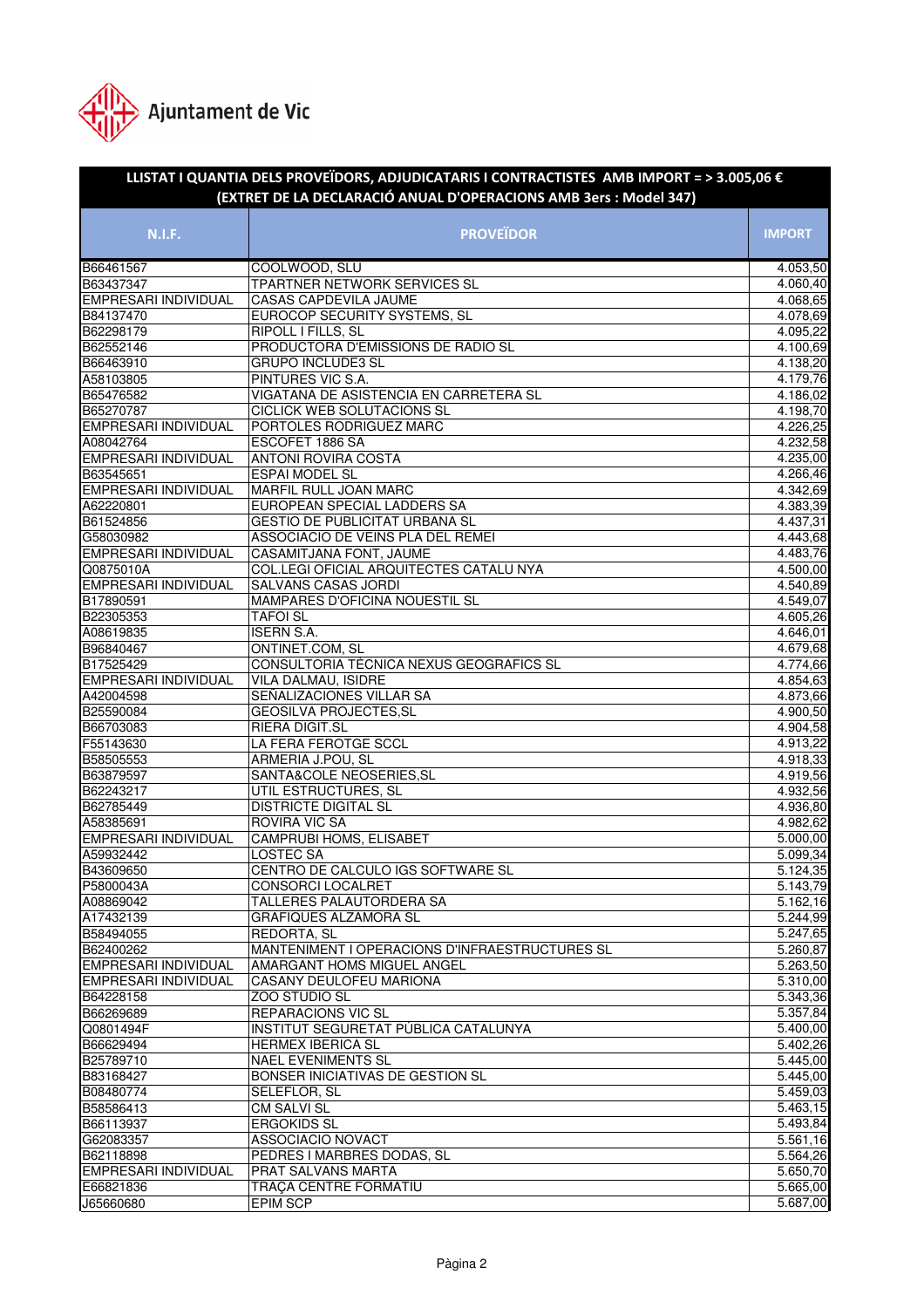

| LLISTAT I QUANTIA DELS PROVEÏDORS, ADJUDICATARIS I CONTRACTISTES AMB IMPORT = > 3.005,06 $\epsilon$<br>(EXTRET DE LA DECLARACIÓ ANUAL D'OPERACIONS AMB 3ers : Model 347) |                                                      |                       |  |
|--------------------------------------------------------------------------------------------------------------------------------------------------------------------------|------------------------------------------------------|-----------------------|--|
|                                                                                                                                                                          |                                                      |                       |  |
| <b>N.I.F.</b>                                                                                                                                                            | <b>PROVEÏDOR</b>                                     | <b>IMPORT</b>         |  |
| EMPRESARI INDIVIDUAL                                                                                                                                                     | <b>AGUSTI ARROYO JAEN</b>                            | 5.703,52              |  |
| B60163052                                                                                                                                                                | <b>WATERFIRE SL</b>                                  | 5.735,46              |  |
| J65987315                                                                                                                                                                | <b>BICICLETES VILA ORS, SCP</b>                      | 5.813,04              |  |
| B64446776                                                                                                                                                                | JAUME SABORIT, SL                                    | 5.868,50              |  |
| B08885030                                                                                                                                                                | DISTRIBUCIONS JEP S.L.                               | $\overline{5.88}1,68$ |  |
| J62318100                                                                                                                                                                | CONSTRUCCIONS CAROL SCP                              | 5.927,79              |  |
| B61002630                                                                                                                                                                | SMILAX TALLER DE FLORISTICA SL                       | 5.950,00              |  |
| G67124693                                                                                                                                                                | ASSOCIACIO SOM ADARA                                 | 5.977,40              |  |
| B17646563                                                                                                                                                                | ABM SERVEIS D'ENGINYERIA I CONSULTING SL             | 5.989,50              |  |
| B64431422                                                                                                                                                                | VISIO SOLAR, SL                                      | 5.999,58              |  |
| A81460669                                                                                                                                                                | Q-MATIC SISTEMAS, SA                                 | 6.014,54              |  |
| A08227589                                                                                                                                                                | <b>VIATGES ALEMANY</b>                               | 6.043,55              |  |
| B58712217                                                                                                                                                                | PAREJA & ASSOCIATS ADVOCATS                          | 6.050,00              |  |
| Q0818002H                                                                                                                                                                | UNIVERSITAT AUTONOMA DE BARCELONA                    | 6.050,00              |  |
| B61789491                                                                                                                                                                | TRIFUSIO PROJECTES CULTURALS                         | 6.122,79<br>6.161,32  |  |
| A08002883                                                                                                                                                                | ASEA BROWN BOVERI SA                                 |                       |  |
| B65473381<br>B08607624                                                                                                                                                   | <b>DIVICTANCAMENTS SL</b><br>ELECTROTECNIA VIC, S.L. | 6.195,55<br>6.251,22  |  |
| A58093816                                                                                                                                                                | PMC GRUP 1985, SA                                    | 6.296,91              |  |
| B25545757                                                                                                                                                                | ILERDA DE LLOGUERS I MUNTATGES SL                    | 6.313,78              |  |
| A58658204                                                                                                                                                                | <b>INTER-AVIA</b>                                    | 6.324,23              |  |
| G60037348                                                                                                                                                                | <b>ECOSERVEIS ASSOCIACIO</b>                         | 6.365,27              |  |
| EMPRESARI INDIVIDUAL                                                                                                                                                     | VILA BOVER, XAVIER SING'LOT                          | 6.472,29              |  |
| B66812363                                                                                                                                                                | LLOBET GESTIO I EXECUCIO D OBRES SL                  | 6.489,47              |  |
| G65958043                                                                                                                                                                | ASSOCIACIO FESTIVAL PROTESTA                         | 6.510,00              |  |
| B61194635                                                                                                                                                                | MULTI-SERVICE CAPRI SL                               | 6.517,22              |  |
| EMPRESARI INDIVIDUAL                                                                                                                                                     | ROVIRA VERGÉS ANNA                                   | 6.650,00              |  |
| EMPRESARI INDIVIDUAL                                                                                                                                                     | SERRALLONGA VILLAR, CONCEPCIO                        | 6.755,40              |  |
| B66467002                                                                                                                                                                | <b>ECOPINT BORI SL</b>                               | 6.770,68              |  |
| EMPRESARI INDIVIDUAL                                                                                                                                                     | CRUSELLAS PADROS, JOAQUIM                            | 6.776,00              |  |
| B41805557                                                                                                                                                                | SPAI INNOVA ASTIGITAS SL                             | 6.830,90              |  |
| B65196685                                                                                                                                                                | MELERO GENE ADVOCATS ASSOCIATS, SLP                  | 6.836,50              |  |
| B60730728                                                                                                                                                                | CLINICA VETERINARIA D'OSONA SL                       | 6.866,11              |  |
| B65476954                                                                                                                                                                | <b>GRUP MÉS OSONA, SL</b>                            | 6.921,20              |  |
| B60506458                                                                                                                                                                | CASACUBERTA AUTOMOBILS S.L.                          | 7.009,62              |  |
| EMPRESARI INDIVIDUAL                                                                                                                                                     | VIÑAS MATA, ANNA                                     | 7.103,35              |  |
| B61934584                                                                                                                                                                | TRIO DE MOSQUETONS, SL                               | 7.191,03              |  |
| B61003984                                                                                                                                                                | DOSCENTER INFORMATICA SL                             | 7.199,74              |  |
| G66436064                                                                                                                                                                | ASSOCIACIO CATALANA DE MUNICIPIS                     | 7.201,00              |  |
| <b>EMPRESARI INDIVIDUAL</b>                                                                                                                                              | <b>COLLELLDEMONT BORRAS BERNAT</b>                   | 7.216,76              |  |
| B60444114                                                                                                                                                                | VERSUS COMUNICACIO INTEGRAL, SL                      | 7.265,96              |  |
| G08797771                                                                                                                                                                | FEDERACIO DE MUNICIPIS DE CATALUNYA                  | 7.293,58              |  |
| B61963229                                                                                                                                                                | <b>ARTYPLAN SL</b>                                   | 7.388,69              |  |
| <b>NOMINA</b>                                                                                                                                                            | <b>NOMINA</b>                                        | 7.405,25              |  |
| A79216651                                                                                                                                                                | EDICIONES FRANCIS LEFEBVRE, S.A.                     | 7.486,42              |  |
| A08747388                                                                                                                                                                | SEMICONDUCTORES Y SISTEMAS SA                        | 7.499,58              |  |
| A08665838                                                                                                                                                                | <b>BON PREU SA</b>                                   | 7.671,59              |  |
| B64895618                                                                                                                                                                | TREBALLS I SERVEIS TAPÍS                             | 7.757,31              |  |
| EMPRESARI INDIVIDUAL                                                                                                                                                     | VIVES DE DELAS ROSER                                 | 7.865,00              |  |
| B65383739                                                                                                                                                                | TARINAS CONSULTING & LEARNING SLPU                   | 7.895,25              |  |
| J65001661                                                                                                                                                                | T52, SCP.                                            | 7.938,54              |  |
| A58180605                                                                                                                                                                | MCD GRUP S.A.                                        | 7.979,36              |  |
| B59980573<br><b>EMPRESARI INDIVIDUAL</b>                                                                                                                                 | PLANES BONES S.L.<br><b>GONZALEZ VIVES NATALIA</b>   | 8.005,09<br>8.022,06  |  |
| B65206138                                                                                                                                                                | ZONASOL SL                                           | 8.046,50              |  |
| G62805106                                                                                                                                                                | AMTU                                                 | 8.343,65              |  |
| F17678640                                                                                                                                                                | MUSICS DE CATALUNYA SCCL                             | 8.349,00              |  |
| EMPRESARI INDIVIDUAL                                                                                                                                                     | COMAS RIFA, MARC                                     | 8.379,25              |  |
| EMPRESARI INDIVIDUAL                                                                                                                                                     | JORDI ROCA PUIG                                      | 8.424,00              |  |
| B60016623                                                                                                                                                                | <b>VIC ASISTENCIA SL</b>                             | 8.429,17              |  |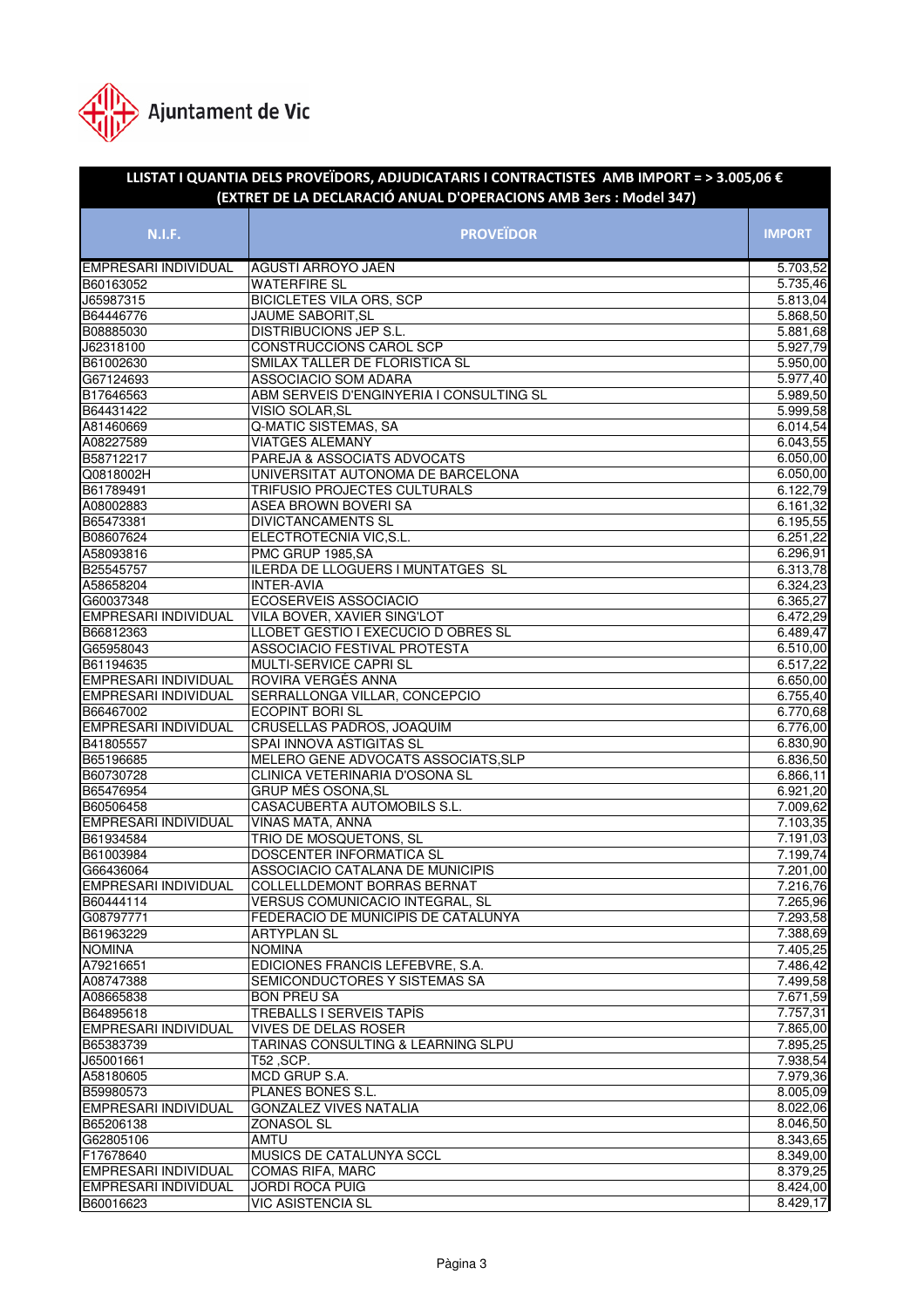

## **N.I.F. PROVEÏDOR IMPORT LLISTAT I QUANTIA DELS PROVEÏDORS, ADJUDICATARIS I CONTRACTISTES AMB IMPORT = > 3.005,06 € (EXTRET DE LA DECLARACIÓ ANUAL D'OPERACIONS AMB 3ers : Model 347)** A58193426 FUSTES CENTRALS S.A. 8.438.34 B64951668 BARCELONA ESPAI LEGAL, ADVOCATS, S.L. 8.470,00 B66471384 PLACSI,SL 8.501,65 B08718801 PLANA FABREGA BARCELONA SL 8.542,19 F61872735 DORSAL SPORT SERIGRAFIA SCCL 8.570,04 EMPRESARI INDIVIDUAL RIERA ROURA, LAURA 8.594,63 B66531690 REB RECICLA, SL 9.023,76 B60731767 ARTS MANAGERS, SL 9.075,00 Q0801031F AGENCIA CATALANA DE L'AIGUA 9.126,26 B61551495 GEN-LOCK VIDEO, SL 9.129,45 B66494899 BORN ESTUDI COMUNICACIO SL 9.161,21 EMPRESARI INDIVIDUAL SOLA ARQUES, GEMMA 19.292,80<br>A58706045 PROMO ASSESSORS CONSULTORS 9.352.50 A58706045 PROMO ASSESSORS CONSULTORS G08934754 CONSELL ESPORTIU D'OSONA 9.352,66 A81962201 EDITORIAL ARANZADI SA 81962201 BA B64054257 CARROSSERIES TOLOSA SL 9.605,57 B65667479 CARBURANTS MITJORN SL 9.623,88 B80004732 SOLUCIONES AVANZADAS EN INFORMATICA APLICADA, S.L. B64960941 PANADES, MATERIALS DE JARDINERIA SL 9.639,93 B63378525 CAMP BASE ORGANIZATION, SL B65237265 EMC ENGINYERIA I GESTIO DE PROJECTES AMBIENTALS SL 9.667,90 B63884712 TECNOLOGIA EN FIBRA OPTICA Y REPRESENTACIONES, SL 9.779,09 H64319544 COMUN.PROP.C/ST.MIQUEL DEL SANTS,12 9.822,84 B58650813 MONTSENY PUBLICITAT SL 89.922.00 B37407004 FELTRERO DIVISION ARTE SL 10.067,88 A33234717 GRUPO MEANA, SA 10.712,25 B61458832 FORESTAL VIC, SL 10.854,46 G64302904 FUNDACIÓ PRIVADA ARETÉ 10.881,27 B65521882 APAK-9 SLU 10.888,20 EMPRESARI INDIVIDUAL SERRABASSA VIÑAS NÚRIA 10.890,000 10.890,000 10.890,000 10.890,00<br>RA1473120 10.915,22 MANANTIAL DE SALUD SL 10.915,22 H66859620 COMUNITAT DE PROPIETARIS DELS LOCALS COMERCIALS DEL CENTRE COME | 10.922.78 A58102898 FERRETERIA COMELLA S.A. 11.115,52<br>A59022392 ROVIRA MOTOR S.A. 11.310,40 A59022392 ROVIRA MOTOR S.A. B66283128 SUPPLAID SUMINISTRE ASSISTIT, SL 11.468,18 B65299927 MULTI SERVEIS OLEA EMPRESA D'INSERCIÓ SL 11.630,04<br>P0809900D AJUNTAMENT DE GURB 11.752.60 P0809900D **AJUNTAMENT DE GURB** B64471840 GRUPO ELECTRO STOCKS, SL 11.930, 22 B64958838 PUNTUAJOCS, SL 11.943,17 A59160366 EUMOGRAFIC S.A. 11.989,50 F65970733 PUNCH SERVEIS AUDIOVISUALS SCCL 11.999,57<br>EMPRESARI INDIVIDUAL NOGUE LLORA JOAN 12.252,77 EMPRESARI INDIVIDUAL NOGUE LLORA JOAN 12.252,77 A81058927 BENTLEY SYSTEMS IBERICA, SA 12.322, 64 A50878842 ESPUBLICO SERVICIOS PARA LA ADMINISTRACION, SA 12.336,74 **EXCAVACIONS CARRERA S.A.** B64061567 ESTUDI DADA SL 13.005,41 B61411153 CASSANY DESIGNE SL 13.085,10<br>B62892039 INTERGEN-OSONA SL 13.123,48 B62892039 INTERGEN-OSONA SL EMPRESARI INDIVIDUAL POVEDANO GARCIA NOELIA 13.153,61 A25077884 SOLUCIONES TIC PARA LAS ORGANIZACIONES SA 13.217,64 B66696006 SANITEC REHABILITACIO SL 13.263.36 A31074685 PAPELES EL CARMEN S.A.U. 13.277,33 **B61571493 FESCINT S.L.** 13.310,13 B62138219 BLANCAFORT 2000, SL 13.623,24 B65767295 TOTSSOMUN SL 13.761,94 EMPRESARI INDIVIDUAL CODINACH CASARAMONA, MONTSERRAT 13.975,42 B61151627 MERMUVIC SL 14.258,64 B98197916 NOVATILU SLU 14.264,86 B62178231 TARINAS VILADRICH ADVOCATS SLP 14.278,00 A64718877 SALTOKI VIC SA 14.658.41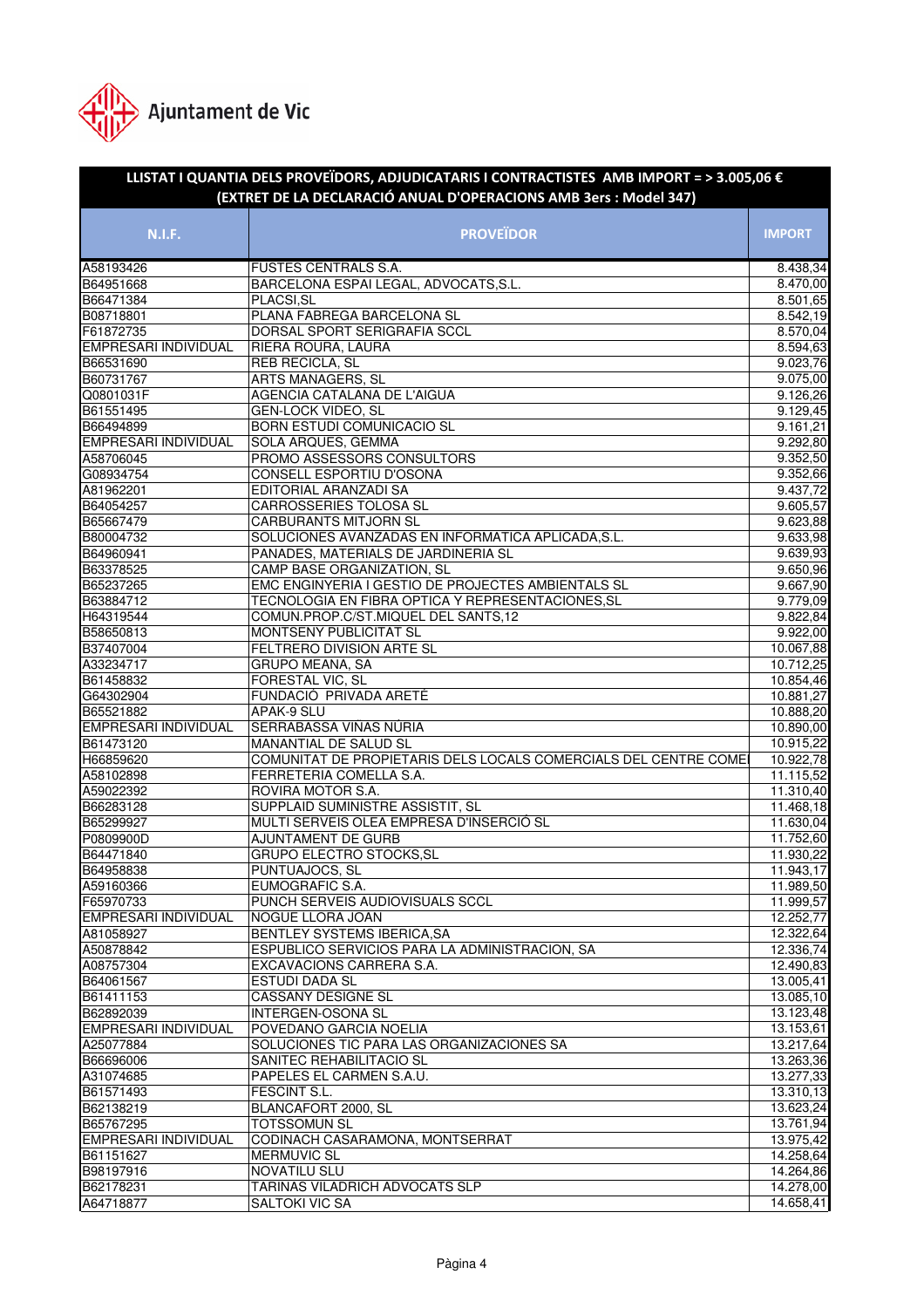

## **N.I.F. PROVEÏDOR IMPORT LLISTAT I QUANTIA DELS PROVEÏDORS, ADJUDICATARIS I CONTRACTISTES AMB IMPORT = > 3.005,06 € (EXTRET DE LA DECLARACIÓ ANUAL D'OPERACIONS AMB 3ers : Model 347)** A28007748 ALLIANZ COMPANIA DE SEGUROS Y REASEGUROS 14.698.22 EMPRESARI INDIVIDUAL QUINTIN NUÑEZ ALEJANDRO 14.883,00 G62995204 ASSOCIACIO EL TEATRE ESSELA 14.998,00<br>B60858982 DEPURADORES D'OSONA SL BEPURADORES D'OSONA SL 15.000,000<br>BENITO URBAN SLU 15.000,000<br>15.065,34 B59987529 BENITO URBAN SLU B65451759 GESTIO DE RESIDUS, BIODIVERSISTAT I SERVEIS CARTOGRAFICS, SL 15.246,00<br>B55672364 SUNET PLAGAS SL 15.375,00 B55672364 SUNET PLAGAS SL EMPRESARI INDIVIDUAL ATIENZA MOLINA, BELEN 15.534,74 G08397234 FUNDACIO HOSPITAL DE LA SANTA CREU 15.591,64 A58083353 FERRETERIA FURRIOLS S.A. 15.760,81 B59202705 GRAFIQUES COPYSET S.L. 15.826,88 A17054370 PINTURES M.VICH S.A. 15.873,74 Q0840001B INSTITUT CATALA DEL SOL 16.014,81 B08673527 NEIDA SL 16.130,40 B63200141 AUSIRO SALVANS, SL 16.154,43 B59104612 ABAST SYSTEM & SOLUTIONS SL 16.498,35 A62186556 VODAFONE ONO SAU 16.528,30 SOLDEVILA ELIAS, GUILLEM GS GRAFICA A59706556 FEIXAS AULET DISTRIBUCIO S.A. 16.806,17<br>16.806,17 FINSMER BUSINESS DESIGNER SL 16.940,00 B61808127 EINSMER BUSINESS DESIGNER SL B60792587 LA PLANA RESIDUS INDUSTRIALS SL 16.955,40 B87352340 AUREN CONSULTORES SP, SLP 17.000,50 B63701775 BRAUT EIX AMBIENTAL,SL 17.014,03 A82018474 TELEFONICA DE ESPAÑA SAU 17.459,60 A58230574 MATERIALS CONSAN SA 17.589,72 B61451399 CATVL 97,SLU 17.782,78 B58257429 GARDEN TONA SL 17.804,41 B60333150 CORRETJA S.L. 17.809,82 B67287342 OSONA MATERIALS CORRETJA SL 17.837,38 EMPRESARI INDIVIDUAL ANFRUNS CASAS JOSEP 17.937,67 B58082934 COLOMER RIFA SLP 17.944,30 A46335816 TECNICAS DE TRANSPORTES INTERNACIONALES, SA 17.999,00 B62975396 SAMCLA-ESIC SL 18.040,68 SELLES PUJOLS, GERARD 18.063,66 A08921462 FEIXAS AULET S.A. 18.079,05 B62724372 ENGINYERIA EMSER S.L. 18.143,95 B58972936 CONTAINERS BOU S.L B60860392 MATER, VILA & VILA, S.L. 18.330,02 B61747648 INFORMATICA FEU 18.448,27 A08606030 CRISTALLERIES CALLDETENES SA 18.505,42 A28119220 SEGUROS CATALANA OCCIDENTE, S.A. 18.777.26 B58826819 GRAFICSER, SL 18.822,86 B58840984 PARADIS BLAU, SL (NEXO TECH) 19.016,77 A86019197 OTXANDIANO EMPRESARIAL S.A.O 19.192,84 B64161250 PUNT INFORMATIC I CREATIU, S.L. 19.811, 98 S5800004C GENERALITAT DE CATALUNYA (DOG) 19.874,40 B67269795 TONI GIRONES ARQUITECTURA SRL PROFESIONAL 20.543,38 **CIAS COM 2001 SL** A58492117 VICREU S.A. 20.615,49 B63311898 ROSAUD COSTAS DURAN SLP 21.175,00 B62835301 MANAGEMENT I PRODUCCIONS CULTURAL SL 21.537,96 B64523707 COMERCIAL DEL CAMION IMPORT EXPORT SL 21.659,00 B58342643 CONSRUCCIONES EN MADERA GARCIA NUNEZ SL 21.716,58 A80015506 TRADESEGUR SA 21.888,90 B61885562 TALLERS MUXACH-ESPECIAL INOX SL 22.618,28 A61902045 TRADIA TELECOM. SA 23.151,20 B17623182 SERVICIO DE PREVENCION AJENO EN SEGURIDAD Y SALUD LABORAL SLU (SPA 24.722,63 B63120141 AREA DELS PRADALS, SL 25.139,69 B60476330 RECOLLIDA I RECICLATGE SL 25.178.81 B82846817 ENDESA DISTRIBUCION ELECTRICA SL 25.515,61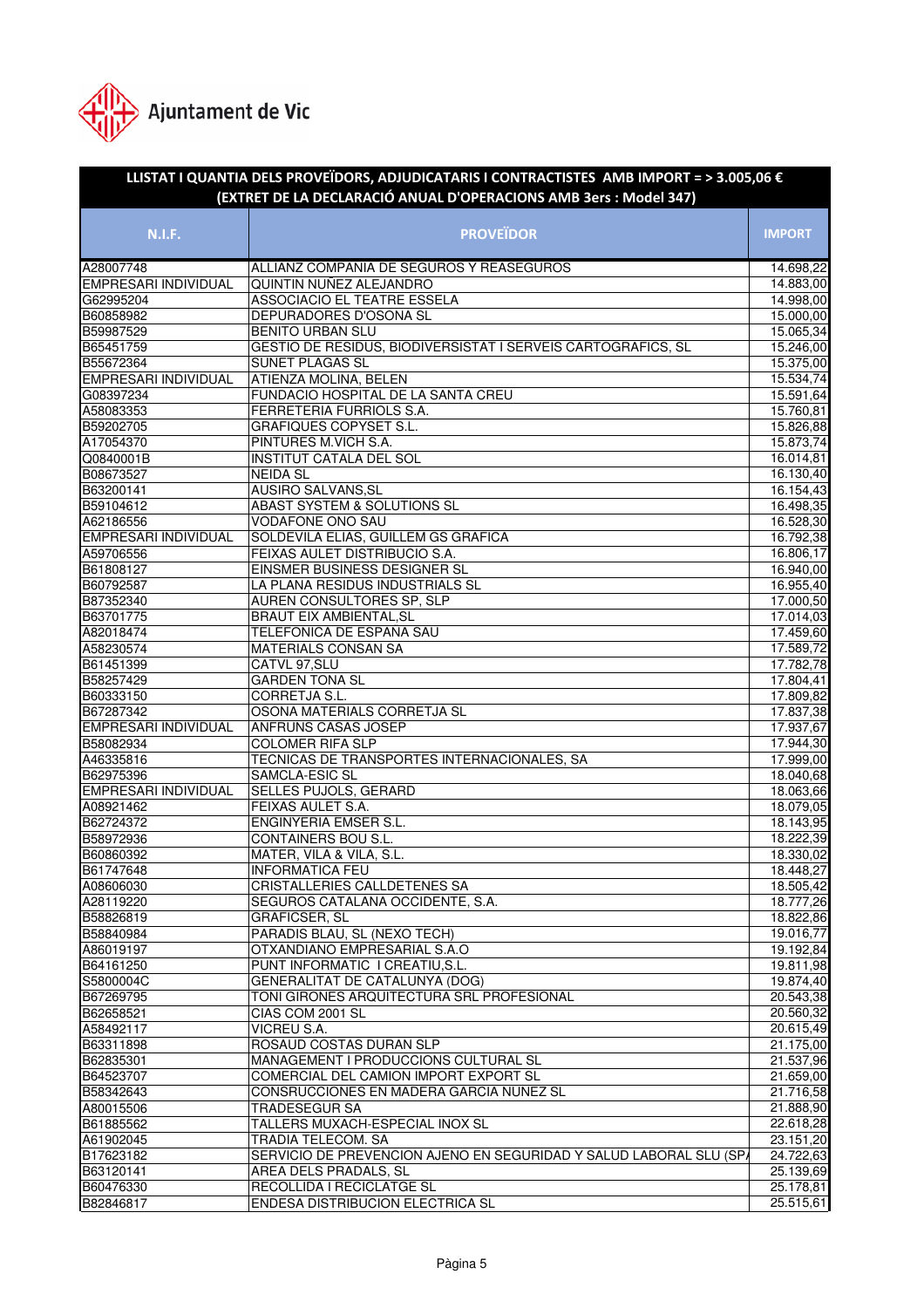

## **N.I.F. PROVEÏDOR IMPORT LLISTAT I QUANTIA DELS PROVEÏDORS, ADJUDICATARIS I CONTRACTISTES AMB IMPORT = > 3.005,06 € (EXTRET DE LA DECLARACIÓ ANUAL D'OPERACIONS AMB 3ers : Model 347)** B41632332 AYTOS SOLUCIONES INFORMATICAS, SLU 26.406,57 A39000013 BANCO SANTANDER 27.672,98 B97611164 INSIGNA UNIFORMES SL 28.360,23 B60556537 ARIDS I FORMIGO CONANGLELL SL<br>A58635269 LA VOLA 1981, SA A58635269 LA VOLA 1981, SA 29.142,85 A91001438 ALPHABET ESPAÑA FLEET MANAGEMENT SAU 29.190,77 A80907397 VODAFONE ESPAÑA S.A.U. A15000128 BANCO PASTOR SA 29.725,18 B64618713 TRENTIA CONSULTING SL 29.728,49 A08523094 ALUMBRADOS VIARIOS SA 30.120,85 B65272486 IBERPELLET,SL 30.345,88 A82741067 CESPA, S.A.. 31.822,78 B55023832 SUMAR EMPRESA D'ACCIÓ SOCIAL,SL 32.152,83 B65199184 ADFO CET SL 32.493,80 G08880577 ASSOCIACIO ESPORT 3 B59482992 MATERIALS DE CONSTRUCCIO J.GIL S.L. 32.917,32 A08001182 SOCIEDAD ESPAÑOLA DE CONSTRUCCIONES ELECTRICAS SA 33.048,13 B60955564 SERVEIS COMUNIC.GLOBAL AQUITANIA SL G65187056 FUNDACIO TAC OSONA 34.570,19 A08447369 PREMSA D'OSONA (EL 9 NOU) 35.085,49 G65345472 FUNDACIÓ CATALUNYA-LA PEDRERA 36.300,00 B63343156 INTEGRACIONES DIGITALES GOLD SL 41.576,62 A25027145 SERVICIOS MICROINFORMATICA SA 41.744,55 B61261160 PRODUCCIONS CULTURALS TRANSVERSAL SL 44.770.00 A83052407 SOCIED. ESTATAL CORREOS Y TELEG.SA 51.564,85 B80925977 TELEVIDA SERVICIOS SOCIOSANITARIOS, SLU - SERGESA 56.985.68 B67103978 CANIAUSA CENTER SL 58.046.34 A08588170 SISTEMES D'ORGANITZACIO SA 58.209,76 EMPRESARI INDIVIDUAL GIRONES SADERRA, TONI 62.331,05 B64510480 QUOPIAM INFORMATICA, SL 66.072,40 A08000143 BANC SABADELL, S.A. 83.333,33 A58295031 VEOLIA SERVEIS CATALUNYA, S.A.U. 99.673,03 P0800000B DIPUTACIO BARCELONA 101.708,28 B64863871 **IMPULSVIC, SLU** W0072130H ZURICH INSURANCE PLC SUCURSAL EN ESPAÑA 109.566,40 B28444834 UTC CLIMA, SERVICIO Y CONTROLES IBERIA SL 114.639,92 G65445520 FUNDACIÓ ASSISTENCIAL D'OSONA 124.441,40 G63262323 FUNDACIO PROJECTE I VIDA 127.480,96 G08169807 CAIXA PENEDES 147.734,22 A58653676 FIELDTURF POLIGRAS SA 148.943,63 A17200163 CONSTRUCCIONS ICART SA 164.676,36 F25044306 CONSTRUCCIONS MONJO SCCL 167.320,95 G59845172 H ASSOCIACIO ARTS CONTEMPORANIES 170.054,52 G63340483 FUNDACIO SUPORT SOCIAL SOLIDARI 172.999,92 G58356999 ESCUDERIA OSONA 192.808,51 B63060644 BAENA CASAMOR ARQUITECTES BCQ SLP A08663619 CAIXABANK, SA 221.949,34 CAJAMAR CAJA RURAL, SOC.COOP.DE CREDITO B65150484 CREACCIO AGENCIA D,EMPRENADORIA, INNOVACIO I CONEIXEMENT, SL 249.999,96 A82892993 DEXIA SABADELL, SA 249.999,99 A14010342 BANKIA - CAJA MADRID 271.843,37 A86104189 BANCO MARE NOSTRUM, SA - BMN 292.542,18 B65272577 RASESVIC SL 301.083,54 A28000727 BANCO POPULAR ESPAÑOL 334.323,76 A17000993 AGUSTI Y MASOLIVER S.A. 363.879,56 A59082644 CONSTRUCCIONS DEUMAL, SA 387.139,50 P5800016G ORGANISME GESTIO TRIBUTARIA DIPUTACIO DE BARCELONA 480.576,15 A08290538 25 OSONA BUS S.A. 494.657,07 B64863871 IMPULSVIC, SLU 500.000,00 S0811001G GENERALITAT DE CATALUNYA 515.086,62